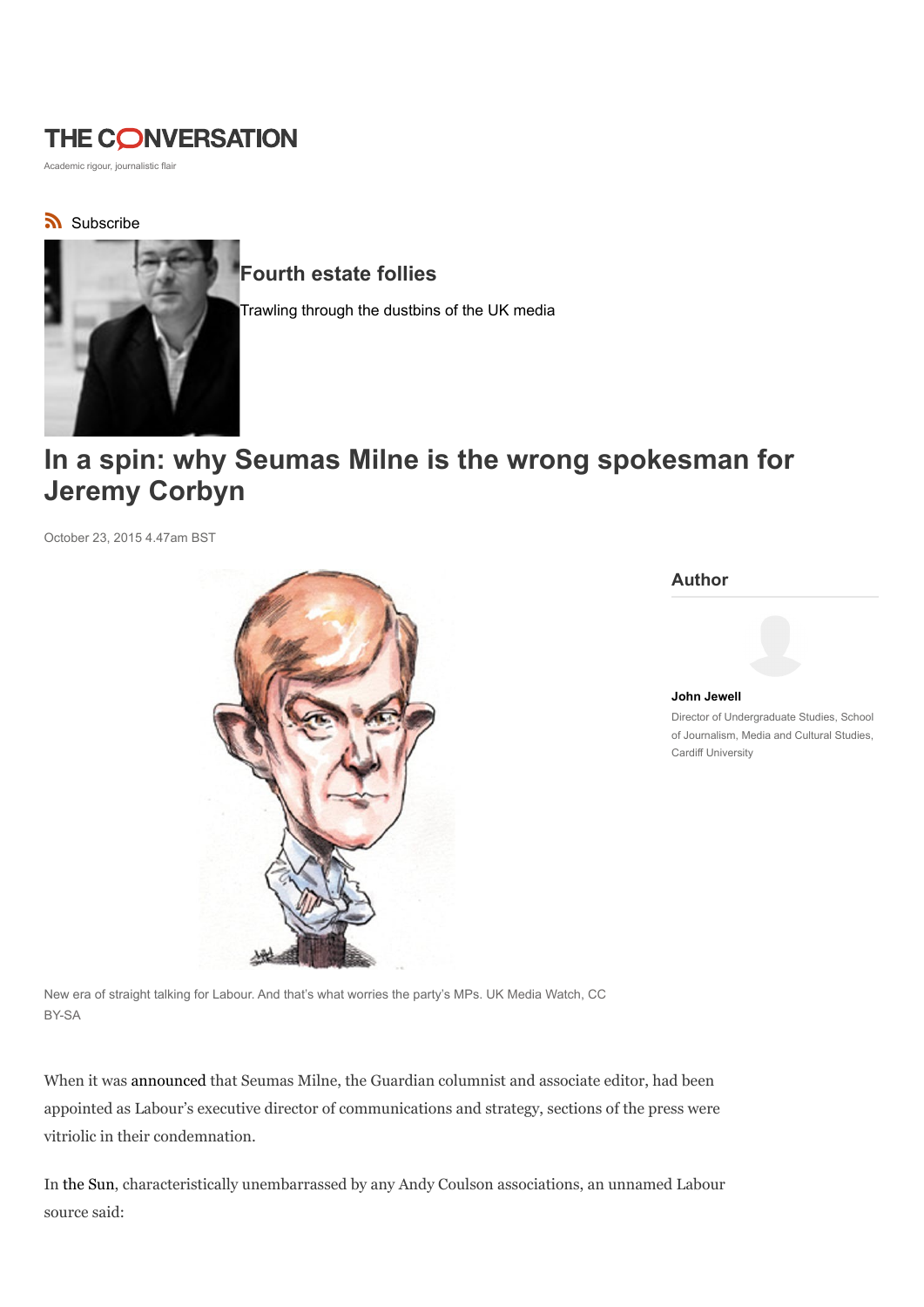Corbyn's 'straight talking, honest politics' turns out to be apologising for genocide, wishing the Soviet Union hadn't lost the Cold War and backing terrorists who planted roadside bombs to kill British soldiers. It is an appointment that is morally unacceptable.

In the Daily Mail, meanwhile, Tom McTague wrote of the "fury" in the Parliamentary Labour Party and of the fact that Milne was a "journalist who has defended acts of terrorism and praised attacks on British troops". In the Telegraph, former Labour MP Tom Harris was given space to write that with Milne's appointment Corbyn had "stuck two fingers up" at Labour's core electorate.

Not only that, Milne was "contemptuous of traditional working-class attitudes". Voters would, readers were told, "recoil at Milne's view that the murder of Fusilier Lee Rigby 'was not terrorism in the normal sense'".

What neither McTague or Harris do, of course, is acknowledge that the article in which Milne wrote of Rigby not being a victim of terrorism "in the normal sense" began with these words: "The videoed butchery of Fusilier Lee Rigby outside Woolwich barracks last May was a horrific act and his killers' murder conviction a foregone conclusion."

In both the Mail and Telegraph, Milne's smiling profile is placed alongside or underneath the familiar photograph of Lee Rigby in his ceremonial uniform. Dignity and dishonour, patriotism and perfidy. The pattern of repeatedly portraying Corbyn and those closely associated with him as enemies of democracy and commonsense values continues daily. These authors are deliberately smearing Milne by omitting key sentences – they are inviting the readers of their columns to believe that Milne is an apologist for terrorism who cares not one jot for British lives.

And not just in the right wing press.

### Et tu Indy?

On Wednesday, the Independent's online edition chose to reproduce an article from medium.com by writer and prospective Labour candidate Kate Godfrey, in which she called Milne a "Fascist apologist".

In the article Godfrey affects a position of inconsolable rage. To Godfrey, Milne is a man who "never heard an opinion that he didn't filter; a truth that he didn't dismiss as an orthodoxy, or a story of pain on which he didn't have superior information". She dismisses Milne's journalism and paints him as a Putin advocate who denies the use of chemical weapons in Syria. She seems to think that her proximity to the violence of conflict ensures objectivity and clarity. Milne is an armchair foreign correspondent and it's Godfrey who has seen "a bit bloody more than Mr Winchester-and-Balliol Milne".

> self-isokate @remainwithkate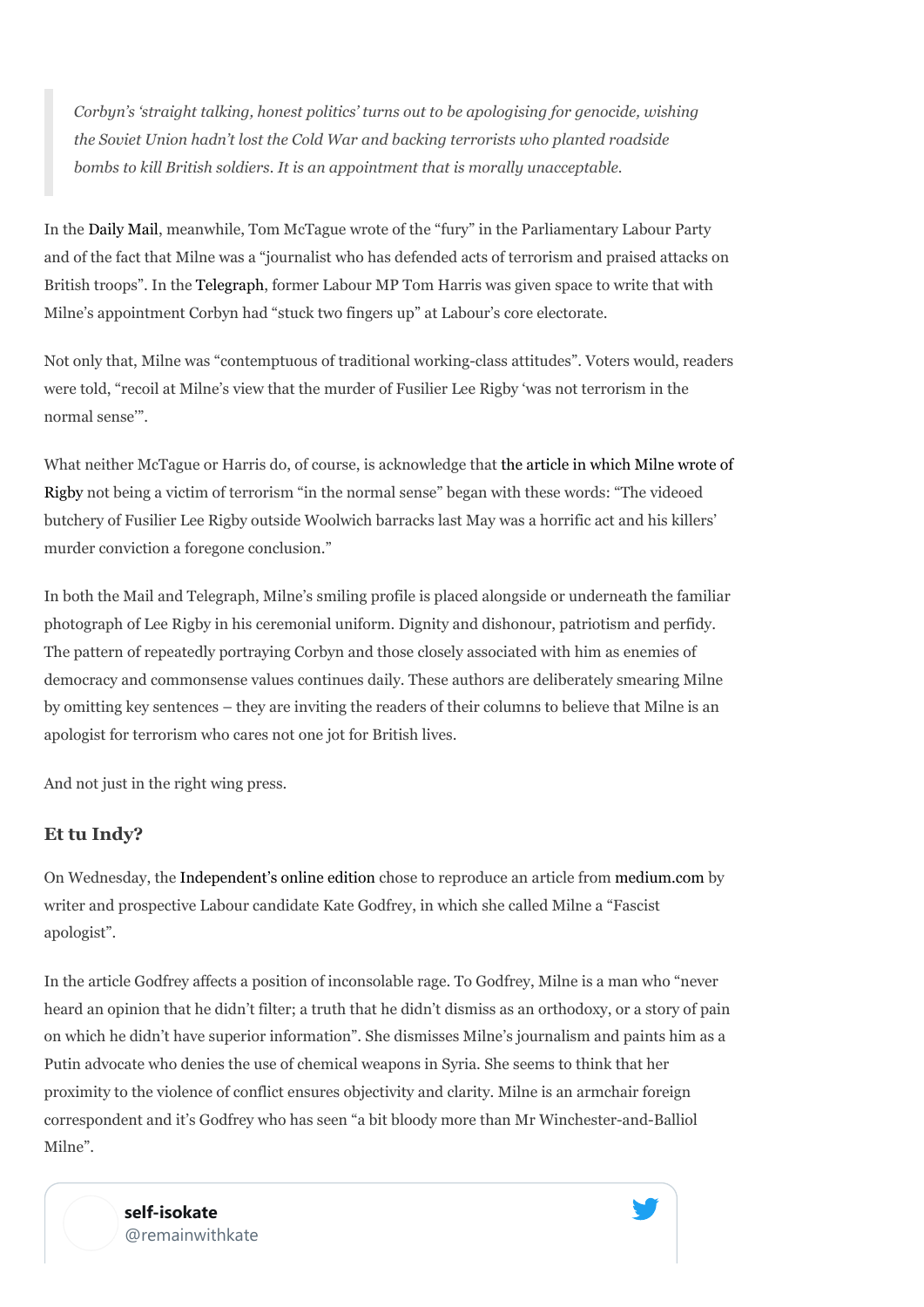Of course, it is common in these days of instant online opinion for individuals to be vilified simply for espousing different viewpoints. One would expect The Independent, though, to at least check that the links provided by Godfrey to support her argument do just that and not contradict it – as pointed out in a rather more dispassionate analysis and dissection provided by Greg Dash and Richard Hutton.

## Self-inflicted catastrophe

All this notwithstanding, Milne is clearly a controversial man with views many find objectionable and, for some in the Parliamentary Labour Party, his hiring is the latest in series of self-inflicted catastrophes which detracts from the job of opposition. John Woodcock tweeted that:



And perhaps Simon Danczuk had it right when he told the Sun: "This is a totally bizarre appointment of a man more likely to become the story rather than control our party's message."

That's the rub – even before he has begun in earnest, Milne has become the story and if these were normal political times, then his position would already be untenable. In 2003 Alastair Campbell resigned against the background of the Iraq war and coverage from hostile press which was privileging reporting his behaviour over the policies of the Blair government.

Campbell knew as soon as this happened that it was time for him to go and the PM agreed. It took fully six years for this to come to pass, and yet here is Milne barely hours into his new role seeing his integrity shredded and the ability to do the job questioned by some of the MPs he's been hired to represent.

## Two left feet

So the pertinent question here is whether he can effectively operate as communications director in the face of such outright and widespread hostility. As far as the press is concerned, let's remember that Milne is the enemy who works for a boss committed to media reform.

During the leadership contest Corbyn said: "A society in which 70% of UK newspaper circulation is controlled by three wealthy families is clearly unfair and undemocratic. The work being done by the Media Reform Coalition and others is vital in pushing for media plurality which this country is so desperately in need of." In this sense the frustrations of Labour "moderates" can be understood.